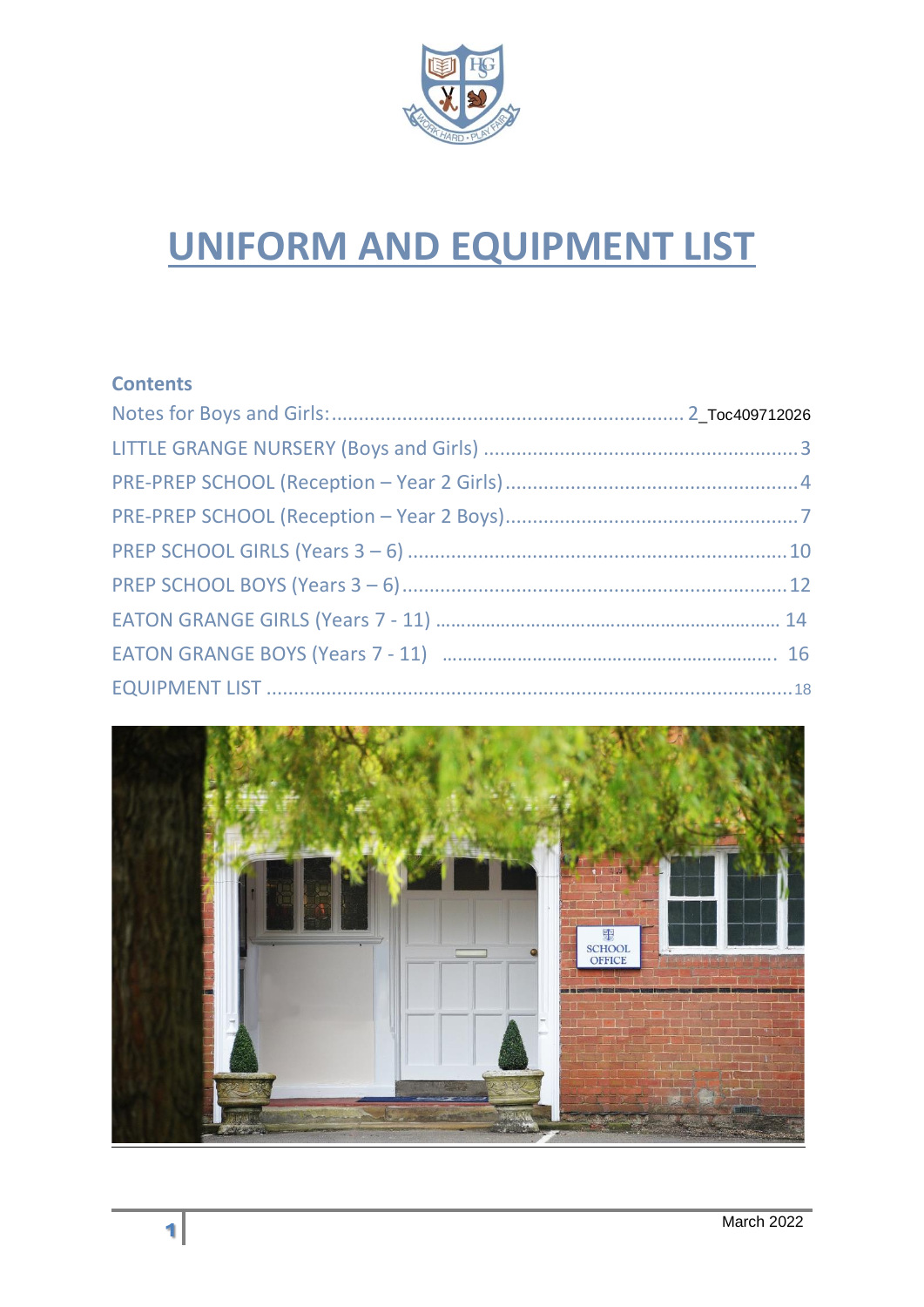

#### <span id="page-1-0"></span>**Notes:**

- 1. Boys and girls are not allowed to wear jewellery other than a wrist watch, which must be clearly marked, but those with pierced ears may wear one set of plain studs only. Studs must be removed or covered during PE and Sports lessons.
- 2. Hair should be of reasonable appearance and not highlighted or beaded and should not fall into a child's eyes. For health and safety reasons long hair should be tied back with navy-blue bands/ribbons/grips.
- 3. All items must be labelled.

#### Notes for Sports Kit:

SPORTS KIT SHOULD BE LABELLED on the OUTSIDE OF THE GARMENT USING 'sew on ID tags' with the child's surname. ID tags are available from Stevensons or [www.Easy2Name.com.](http://www.easy2name.com/) They must be 25mm high with a navy background and light blue font. A guide to where labels should be located is overleaf or can be found on the school website under sports section.

#### **PLEASE NOTE:**

Items shown in bold print **MUST BE** purchased from the School Outfitters, The Stevenson Group Limited, 11-12 Market Place, Reading RG1 2EG. Order hotline: 0118 9596462

On-line orders: [https://www.stevensons.co.uk/school-finder/holme-grange-school-](https://www.stevensons.co.uk/school-finder/holme-grange-school-wokingham)

#### [wokingham](https://www.stevensons.co.uk/school-finder/holme-grange-school-wokingham)

Holme Grange also operates a Thrift Shop where second hand uniform can be purchased.

All other items may be purchased either from Stevensons or any other retailer.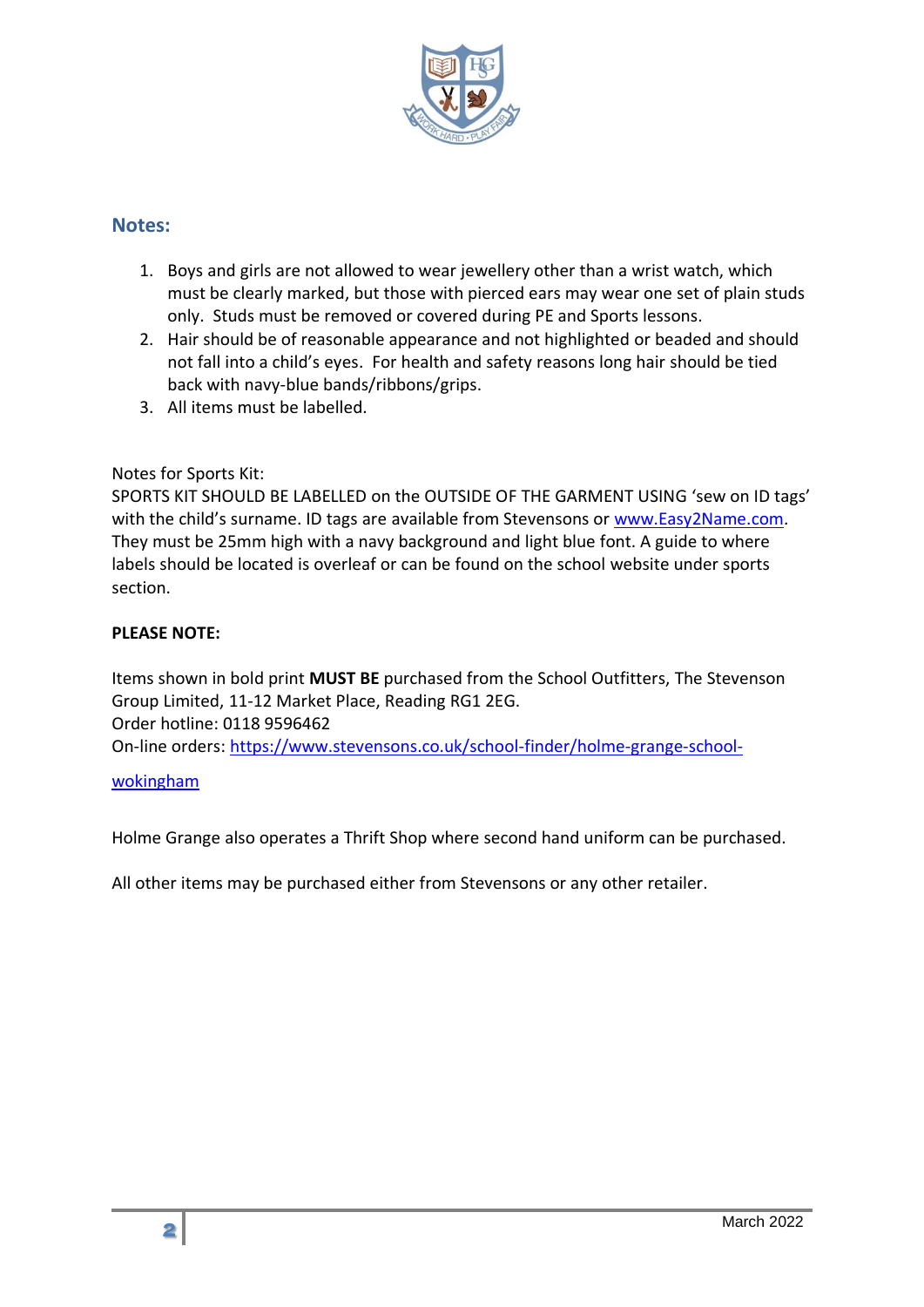

# <span id="page-2-0"></span>**LITTLE GRANGE NURSERY (Boys and Girls)**

**School Tracksuit top School Tracksuit bottoms (recommended but optional) Polo top navy or sky School Coat with School Crest (optional but the only version allowed from Reception to Year 6) Holme Grange School Rucksack Winter woollen hat (optional) Holme Grange Legionnaires Sun hat** Wellington Boots Outdoor coat (for play) **Waterproof Jacket and Trousers** (for use in Forest Schools activities) Spare set of clothes (to be kept at Little Grange)

We do not specify the bottom half of your child's clothing as trousers/shorts/skirts which are practical for outdoor play in the garden and in the adventure playground are perfectly acceptable. However, there is the option of the School tracksuit bottom.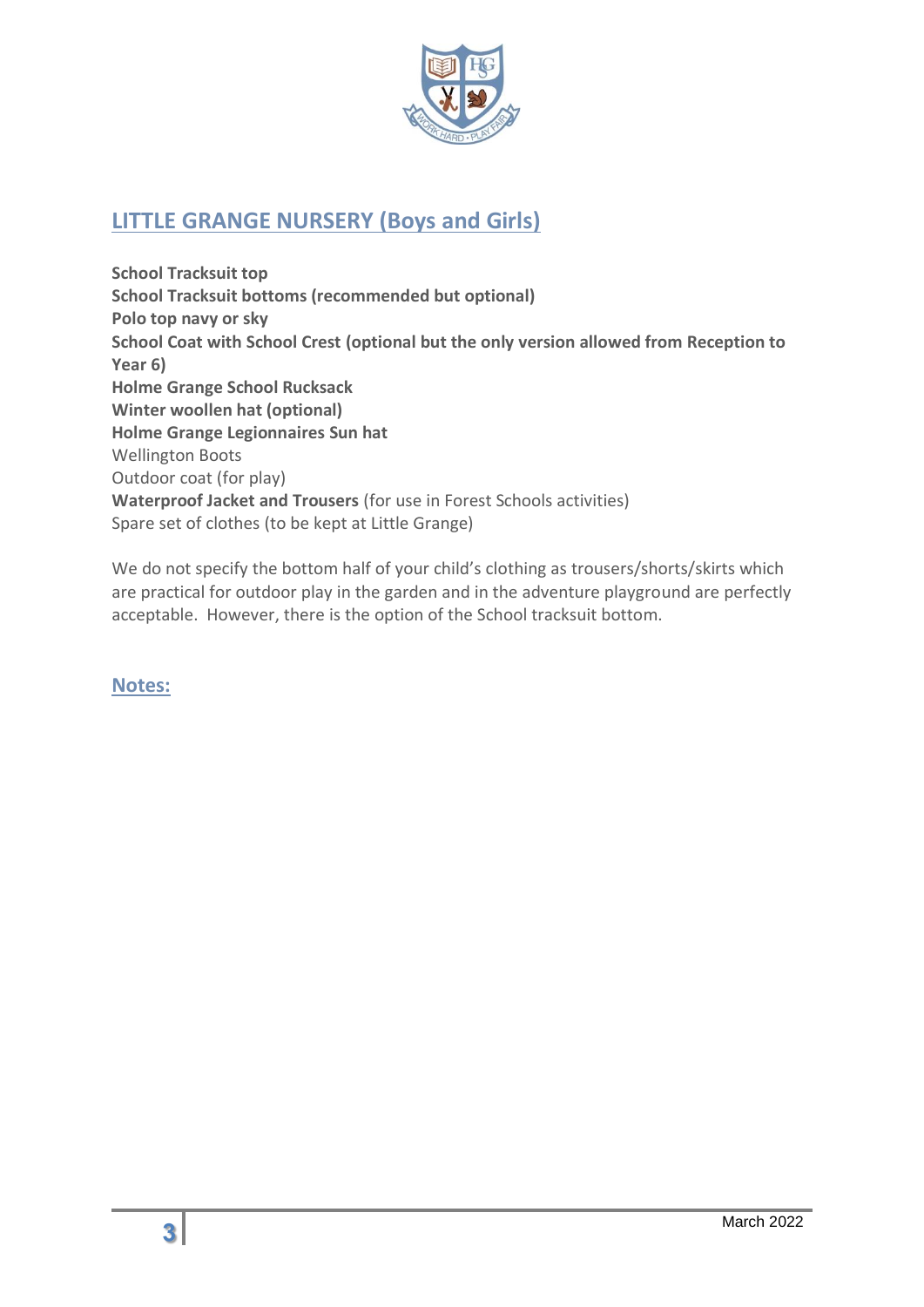

# <span id="page-3-0"></span>**PRE-PREP SCHOOL (Reception – Year 2 Girls)**

# Girls' Winter Uniform (Reception – Year 2)

**Navy-blue School Blazer with badge on pocket School scarf (optional) Tunic-style dress Mid-blue long sleeved open neck blouse Navy and mid-blue School V-neck sweater School coat with School Crest Woollen hat (optional) Holme Grange Rucksack** Water Bottle (available from the School Office) Navy-blue knee length socks or navy-blue tights **Art overall** Black or navy-blue polished shoes (no heels or flashing lights) Wellington boots Navy gloves (optional)

### Girls' Summer Uniform (Reception – Year 2)

**Navy-blue School Blazer with badge on pocket Summer dress Navy-blue V neck cardigan** Plain white ankle socks (no frills, crop socks or trainer liners) **Holme Grange Legionnaires sun hat Holme Grange Rucksack** Water Bottle (available from the School Office) **Art overall** Black or navy-blue polished shoes (no heels or flashing lights) Wellington boots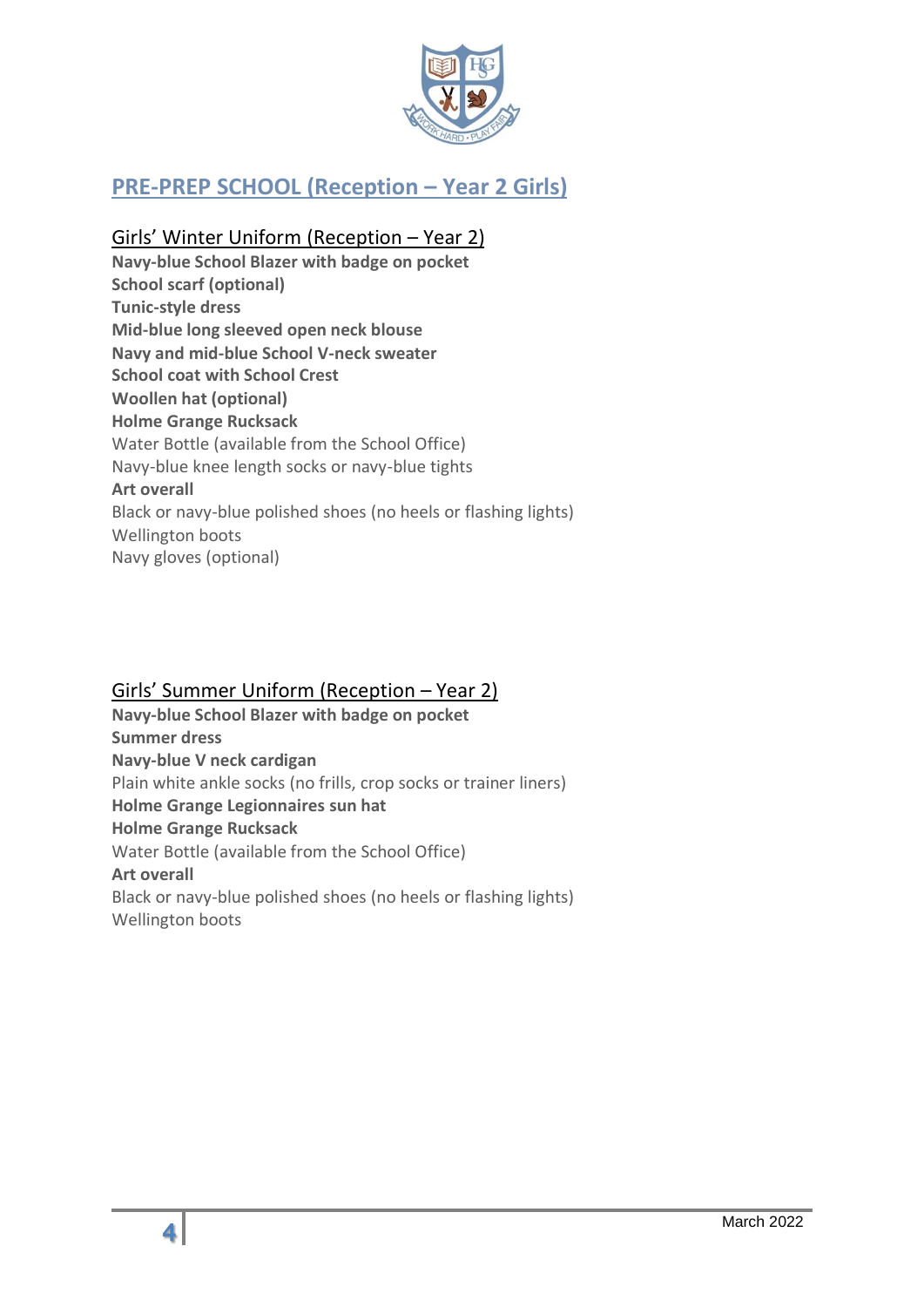

# Reception Girls' Sports Clothing (location of Sew on ID name tag in brackets)

**PE drawstring Kit Bag (centre) Games Shorts – Navy (right thigh) PE Polo Sky Blue with School Crest (right chest) Tracksuit Top - cotton – Navy (right chest) Tracksuit Bottom – cotton – Navy (right thigh)** White ankle socks Trainers – no flashing lights Swimming Costume (black or navy one piece) (Summer Term) **Holme Grange swim hat** Towel for Swimming **Waterproof Jacket and Trousers** (for use in Forest Schools activities) *Optional items as follows: Swim goggles* **Rash Vest (Navy and Sky)**

### Year 1 Girls' Sports Clothing (location of Sew on ID name tag in brackets)

**PE drawstring Kit Bag (centre) Games Shorts - (right thigh) PE Polo Sky Blue with School Crest (right chest) Tracksuit Top - cotton – Navy (right chest) Tracksuit Bottom – cotton – Navy (right thigh)** White ankle socks Trainers – no flashing lights Swimming Costume one piece - Black or navy (Summer Term) **Holme Grange Swim Hat** Towel for Swimming **Waterproof Jacket and Trousers** (for use in Forest School activities) Dance Kit (Please refer to Page 18 for full details) Judo Kit (Please refer to Page 18 for full details) *Optional items as follows: Swim goggles* **Rash Vest (Navy and Sky)**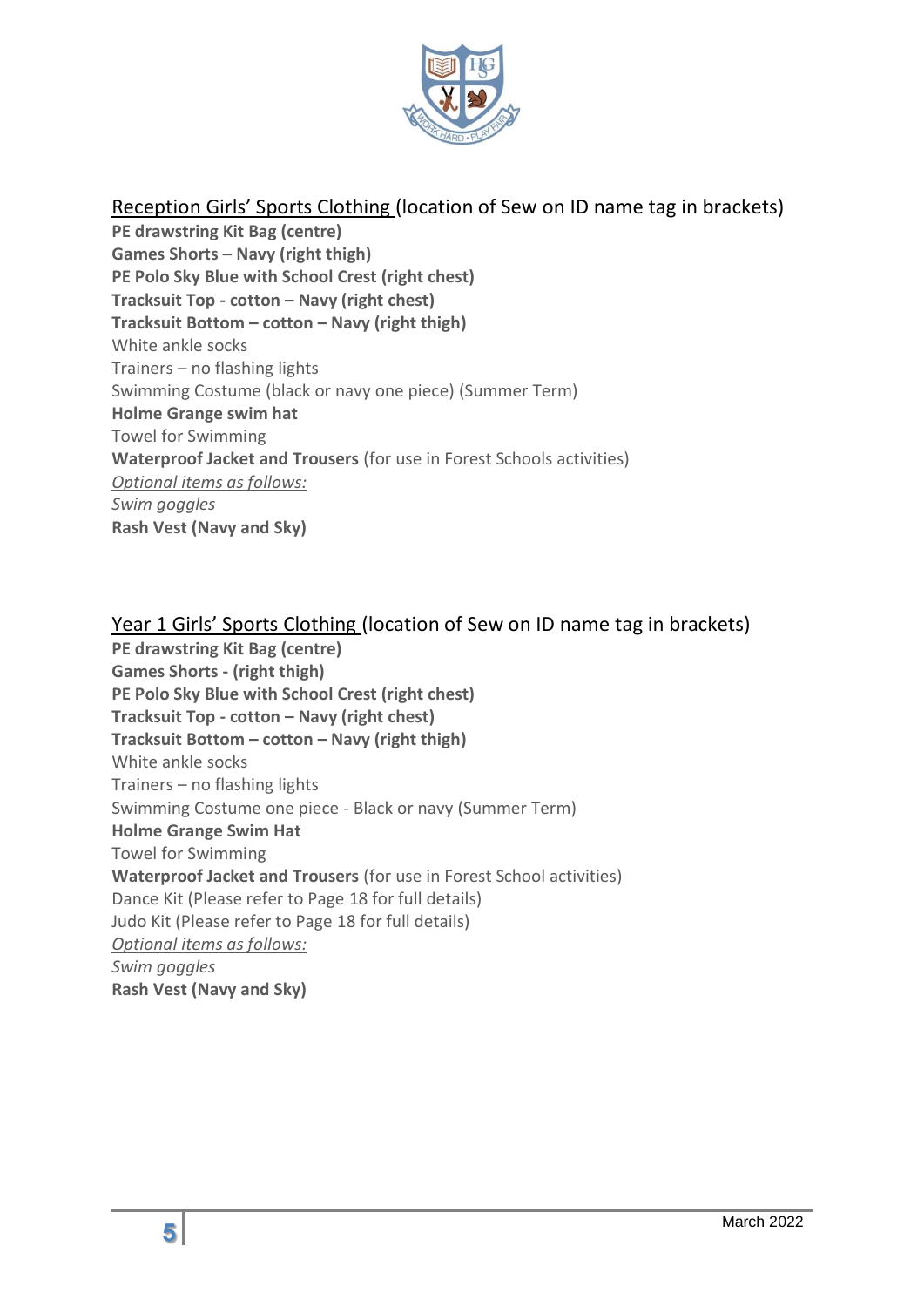

Year 2 Girls' Sports Clothing (location of Sew on ID name tag in brackets)

**PE drawstring Kit Bag (centre) Games Shorts or New Holme Grange Skort - (right thigh) (Skort is required in Year 3) Games Socks - Navy/Sky (top of sock on turn over) PE Polo Sky Blue with School Crest (right chest) Tracksuit top – cotton or ripstop nylon (name tape optional on nylon tracksuit) Tracksuit bottoms cotton or ripstop nylon (name tape optional on nylon tracksuit) House Shirt (house to be confirmed) only required for sports day in July**  White ankle socks Trainers – no flashing lights Shinguards for hockey (slip in shin pads with no ankle supports are best for this age group) Mouthguard for hockey Swimming Costume one piece – Black or Navy **Holme Grange Swim Hat** Towel for Swimming Dance Kit (Please refer to Page 18 for full details) Judo Kit (Please refer to Page 18 for full details) **Waterproof Jacket and Trousers** (for use in Forest School activities) *Optional items as follows:* Swim goggles **Rash Vest (Navy and Sky)** Hockey Stick Navy/Black gloves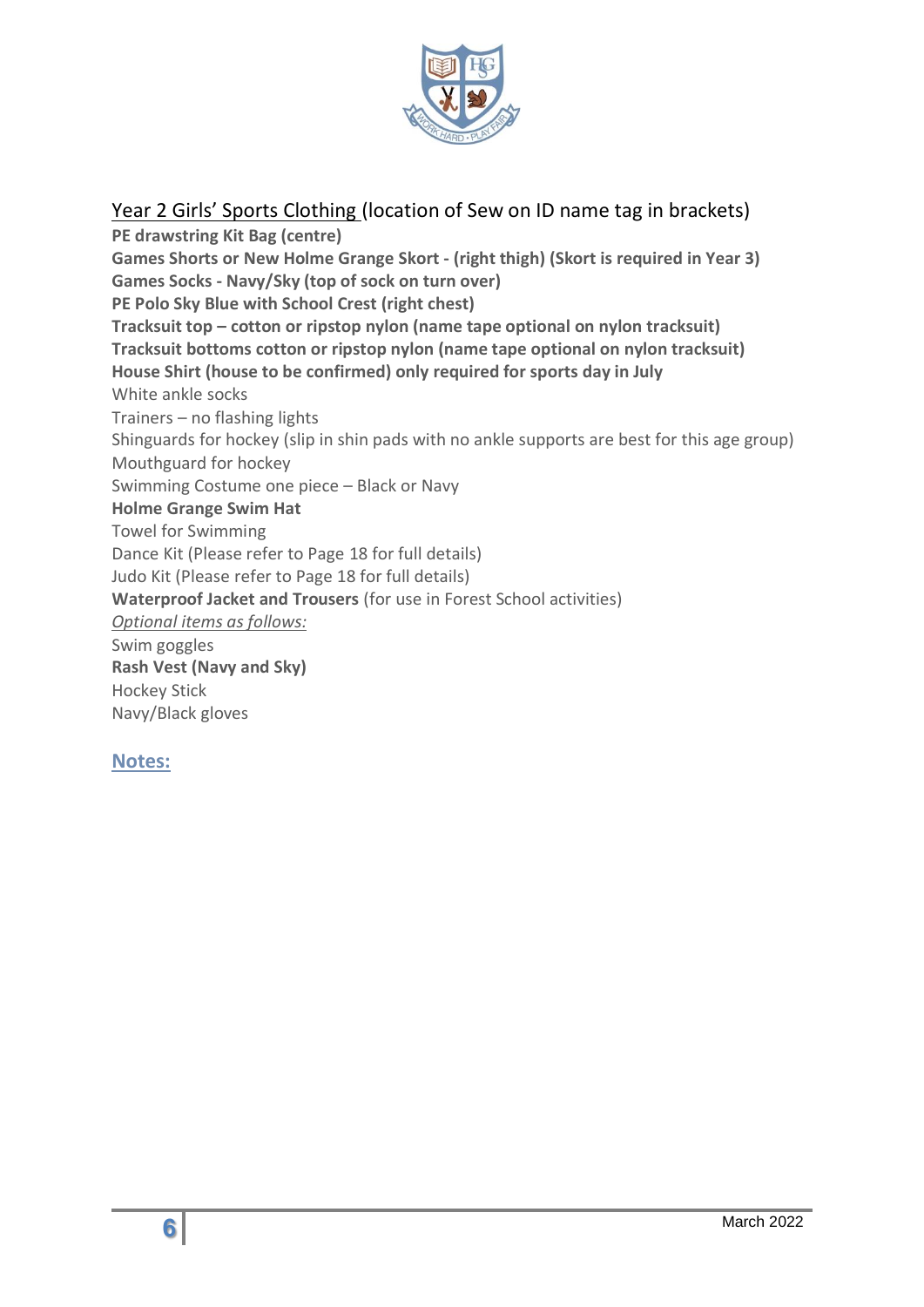

# <span id="page-6-0"></span>**PRE-PREP SCHOOL (Reception – Year 2 Boys)**

Boys' Winter Uniform (Reception – Year 2) **Navy-blue School Blazer with badge on pocket School Scarf (optional) Mid-blue long sleeved shirt School tie Navy and mid-blue School V-neck sweater School coat with School Crest Woollen hat (optional) Holme Grange Rucksack** Water Bottle (available from the School Office) Mid-grey Shorts (mid-grey trousers optional for Year 2) Mid-grey knee length socks (mid-grey ankle socks worn with trousers) **Art Overall with sleeves** Black, polished shoes (no flashing lights) Wellington boots Navy gloves (optional)

Boys' Summer Uniform (Reception – Year 2)

**Navy-blue School Blazer with badge on pocket Short sleeved mid-blue shirt School tie Sleeveless navy and mid-blue sleeveless sweater**  Mid-grey Shorts (mid-grey trousers optional for Year 2) Mid-grey knee length socks (mid-grey ankle socks worn with trousers) Black, polished shoes (no flashing lights) Wellington boots **Holme Grange Legionnaires sun hat Holme Grange Rucksack** Water Bottle (available from the School Office) **Art Overall with sleeves**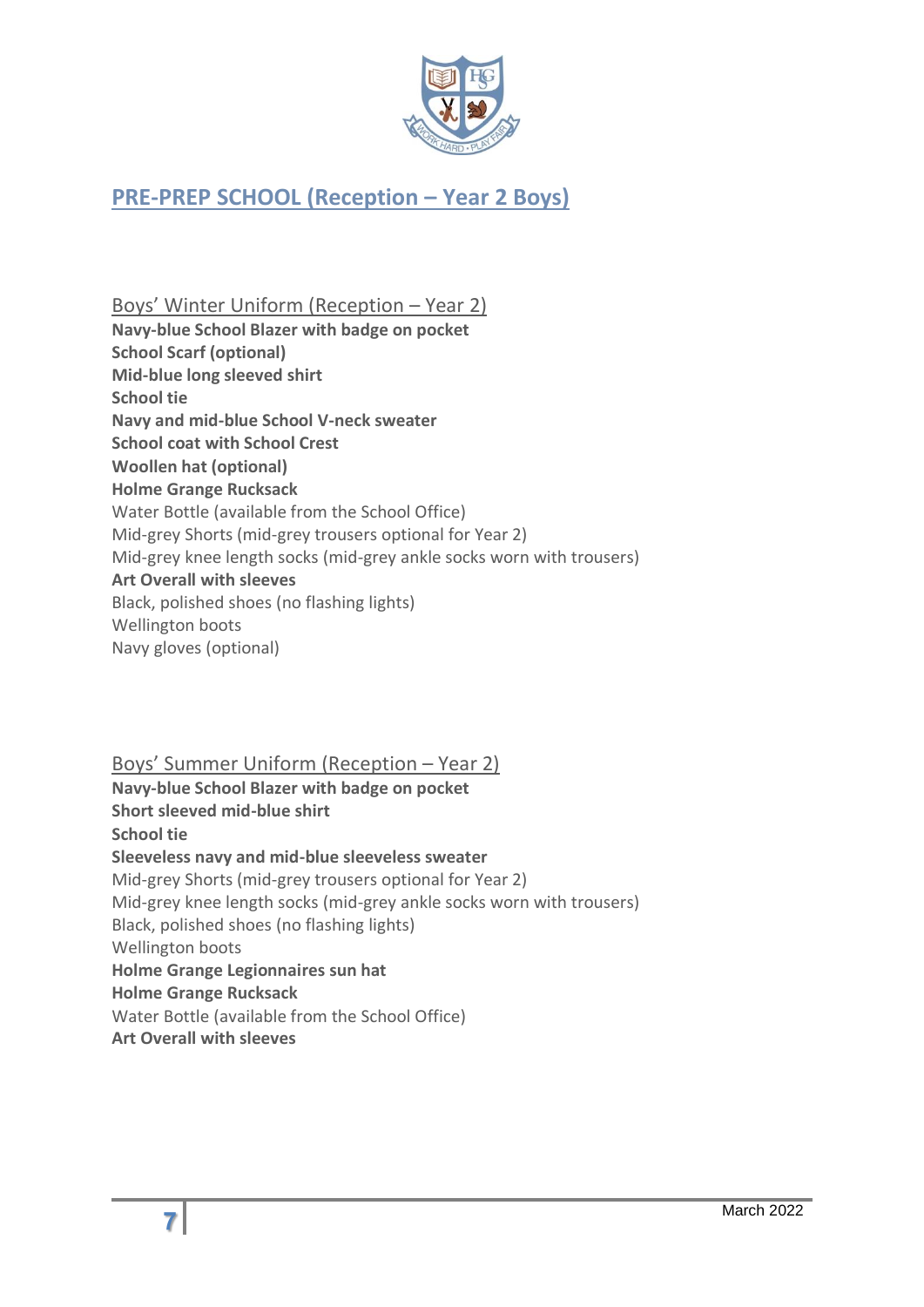

Reception Boys' Sports Clothing (location of Sew on ID name tag in brackets) **PE drawstring Kit Bag (centre) Games Shorts – Navy (right thigh) PE Polo Sky Blue with School Crest (right chest) Tracksuit Top - cotton – Navy (right chest) Tracksuit Bottom – cotton – Navy (right thigh)** White ankle socks Trainers – no flashing lights Swimming trunks or lycra shorts – black or navy (Summer Term) **Holme Grange swim hat** Towel for Swimming **Waterproof Jacket and Trousers** (for use in Forest School activities)

*Optional items as follows: Swim goggles* **Rash Vest (Navy and Sky)**

Year 1 Boys' Sports Clothing (location of Sew on ID name tag in brackets) **PE drawstring Kit Bag (centre) Games Shorts – Navy (right thigh) PE Polo Sky Blue with School Crest (right chest) PE Drawstring Kit Bag Tracksuit Top - cotton – Navy (right chest) Tracksuit Bottom – cotton – Navy (right thigh)** White ankle socks Trainers – no flashing lights Swimming Trunks or lycra shorts – black or Navy (Summer Term) **Holme Grange Swim Hat** Towel for Swimming **Waterproof Jacket and Trousers** (for use in Forest School activities) Judo suit (Please refer to Page 18 for full details)

*Optional items as follows: Swim goggles* **Rash Vest (Navy and Sky)**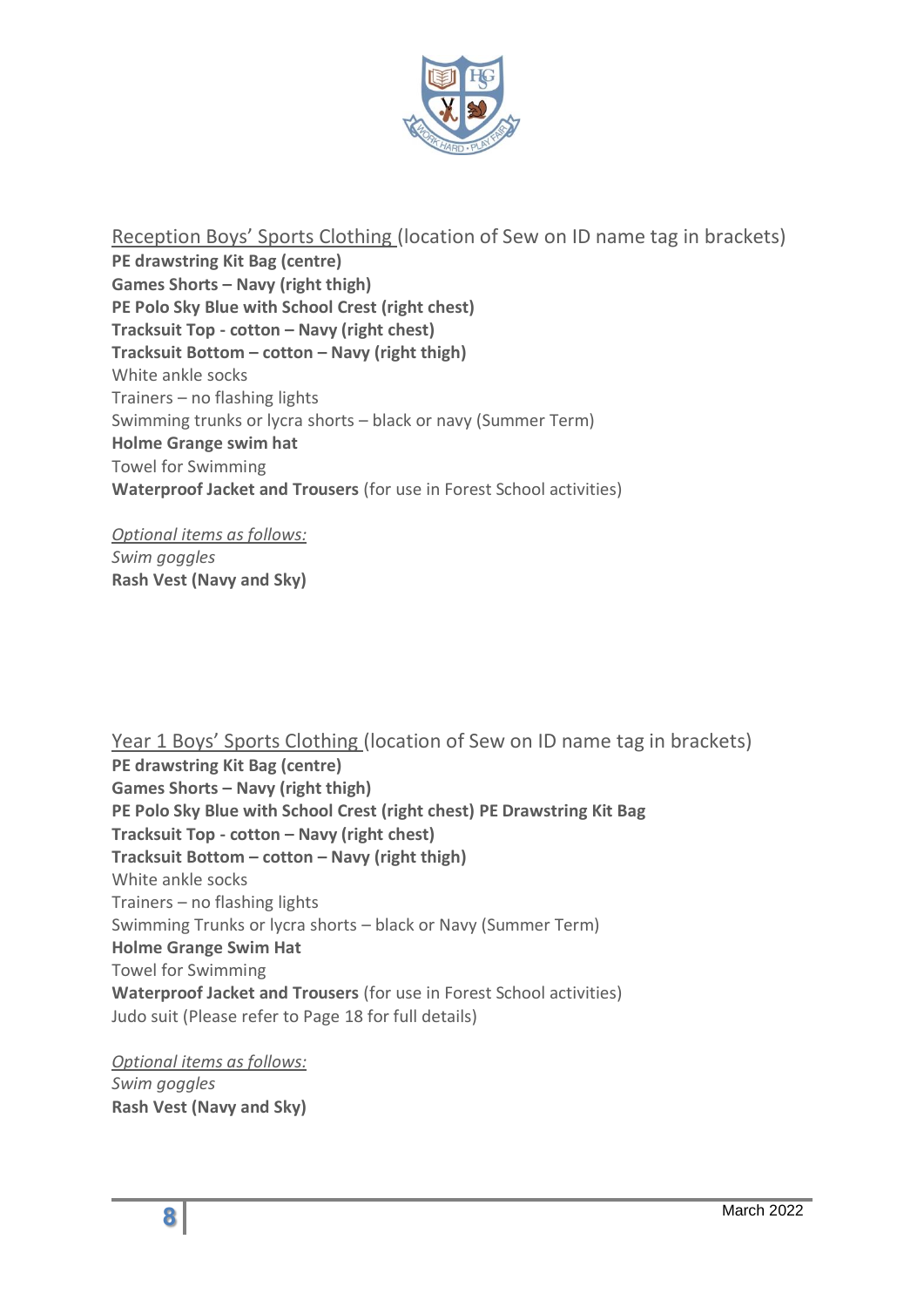

Year 2 Boys' Sports Clothing (location of Sew on ID name tag in brackets) **PE drawstring Kit Bag (centre)**

**Reversible Rugby Shirt – Navy & Sky Blue single layered, lightweight (right chest) Games Shorts – Navy (right thigh) Games Socks - Navy/Sky (top of sock on turn over) PE Polo Sky Blue with School Crest (right chest) Tracksuit top – cotton or ripstop nylon (name tape optional on nylon tracksuit) Tracksuit bottoms cotton or ripstop nylon (name tape optional on nylon tracksuit) House Shirt (house to be confirmed) only required for sports day in July**  Astro-turf football trainers (Velcro) White Ankle Socks Trainers – no flashing lights Shin guards (slip in shin pads with no ankle supports are best for this age group) Swimming trunks or lycra shorts (Black or Navy) **Holme Grange Swim Hat** Towel for Swimming **Waterproof Jacket and Trousers** (for use in Forest School activities) Judo suit (Please refer to Page 18 for full details)

*Optional items as follows:*

Swim goggles **Rash Vest (Navy and Sky)** Navy/black gloves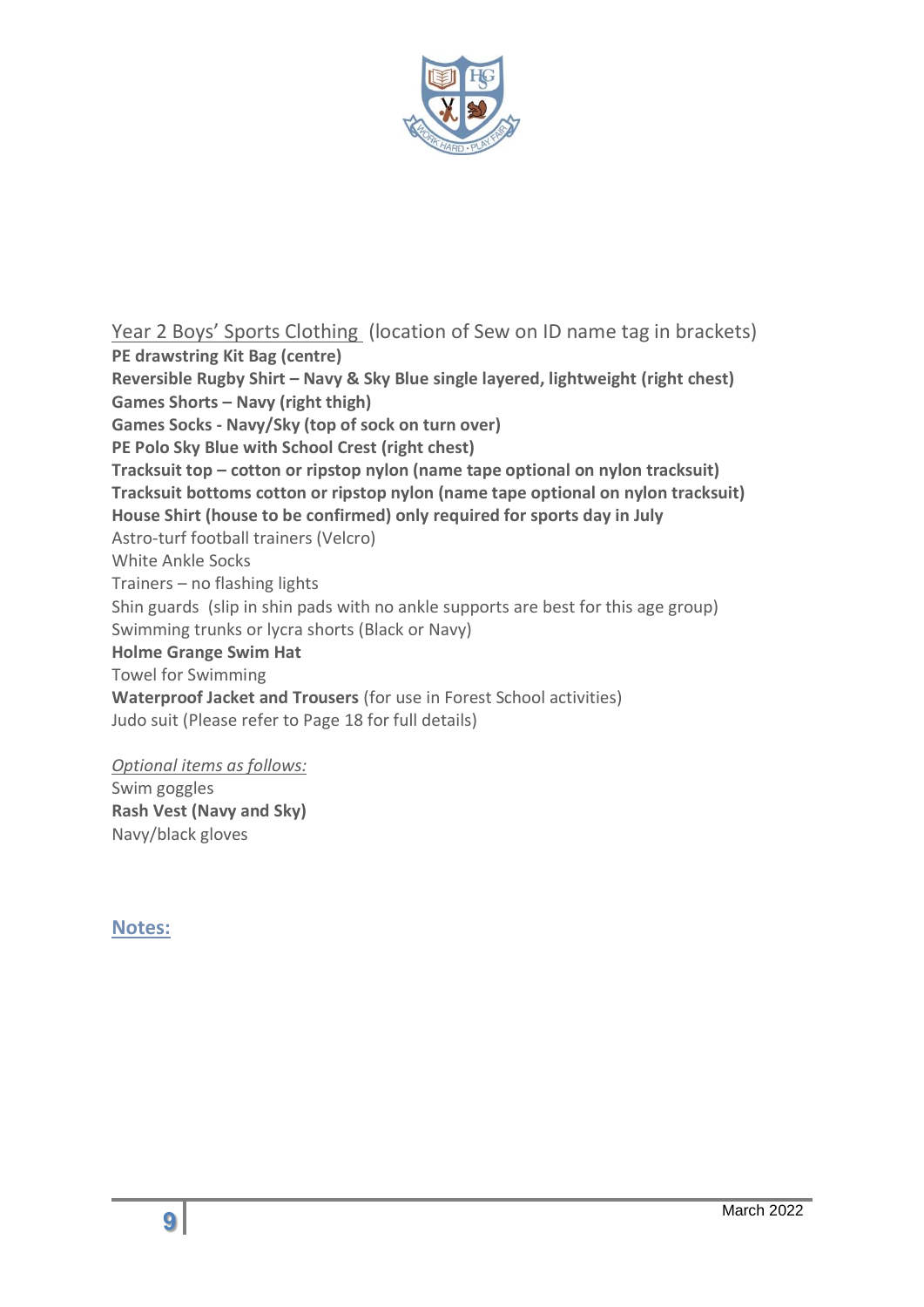

# <span id="page-9-0"></span>**PREP SCHOOL (Years 3 – 6 Girls)**

Girls' Winter School Uniform **Navy-blue School Blazer with badge on pocket School scarf (optional) Kilt Mid-blue long sleeved shirt School tie Navy and mid-blue School V-neck sweater School coat with School Crest Woollen hat (Years 3 – 4) optional** Water Bottle (available from the School Office) **Art Overall with sleeves** Holme Grange Farm Overalls (optional – available from the School Office) Navy-blue knee length socks or navy blue tights Black or navy-blue polished shoes (no heels or flashing lights) **Holme Grange Rucksack**

#### Girls' Summer School Uniform

**Navy-blue School Blazer with badge on pocket Summer Dress Navy-blue V-neck cardigan**  Plain white ankle socks (no frills, crop socks or trainer liners) **Holme Grange swimming cap** Water Bottle (available from the School Office) Holme Grange Farm Overalls (optional – available from the School Office) **Art Overall with sleeves Holme Grange Rucksack**

Girls' Sports Clothing (location of Sew on ID name tag in brackets) **PE holdall Kit Bag (both end pockets) New Holme Grange Games Skort – Navy (right thigh) Football Shorts Games Socks - Navy/Sky (top of sock on turn over) V necked, short-sleeved, panelled Games top (right chest) Tracksuit top – ripstop nylon (name tape optional due to type of fabric) Tracksuit bottoms - ripstop nylon (name tape optional due to type of fabric) House Shirt (house to be confirmed) Ladies stretch leggings and long-sleeved top**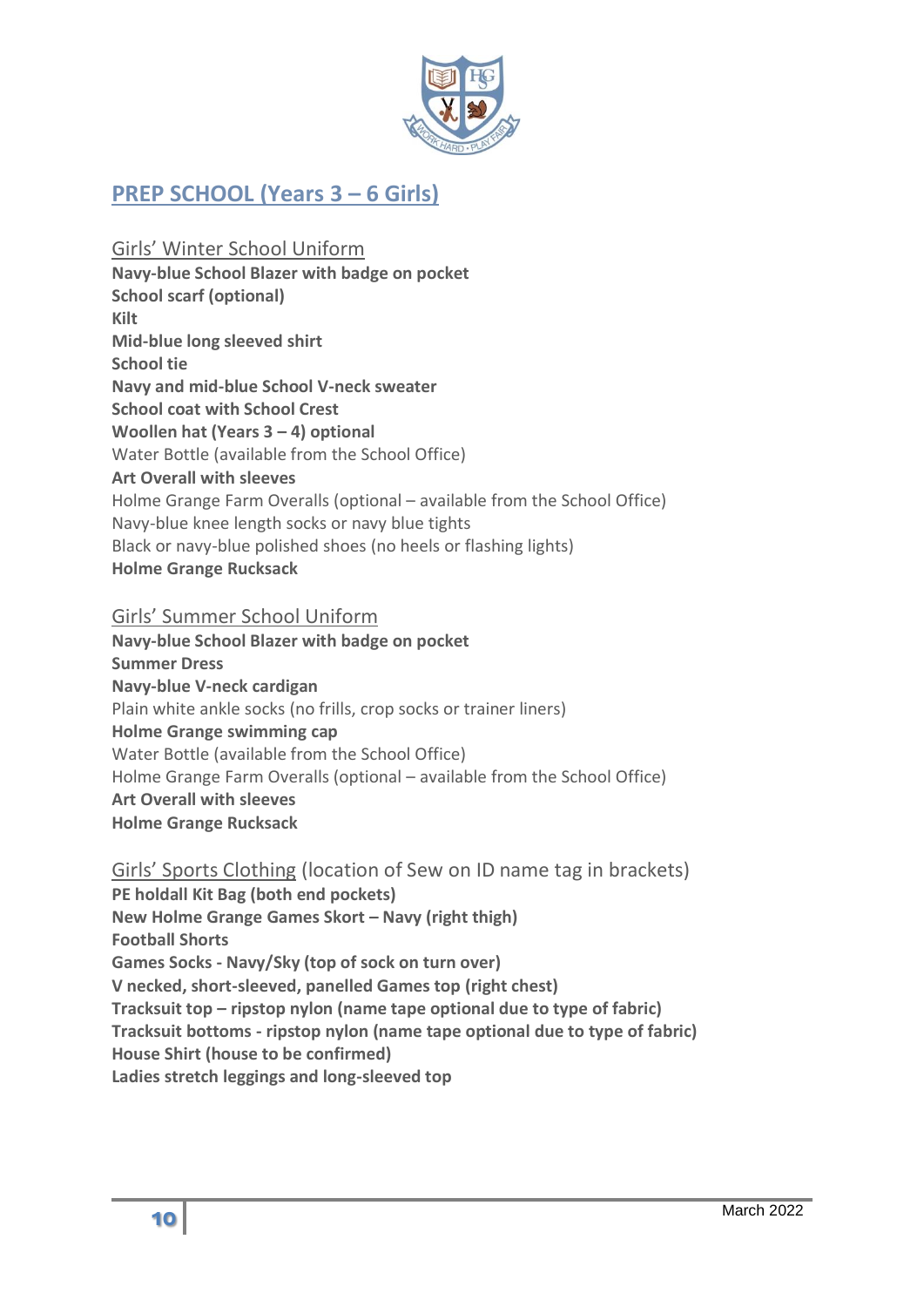

White Ankle Socks **Trainers** Astro-turf trainers Football boots Shinguards Mouthguard Hockey Stick Swimming costume, one piece (Black or Navy) (Summer Term) **Holme Grange Swim Hat** Towel for Swimming **Waterproof Jacket and Trousers & Wellington Boots** (for use in Forest School activities)

*Optional items as follows: Navy blue Quarter zip fleece*  **Rash Vest (Navy and Sky)**  Cricket White Trousers (Years 5 & 6) – Compulsory from Summer 2023 *Swim goggles Navy/Black gloves Dance kit (to be advised by Dance Teacher if attending an After-School Club) Judo Kit if taking part in after school Judo (see page 18)*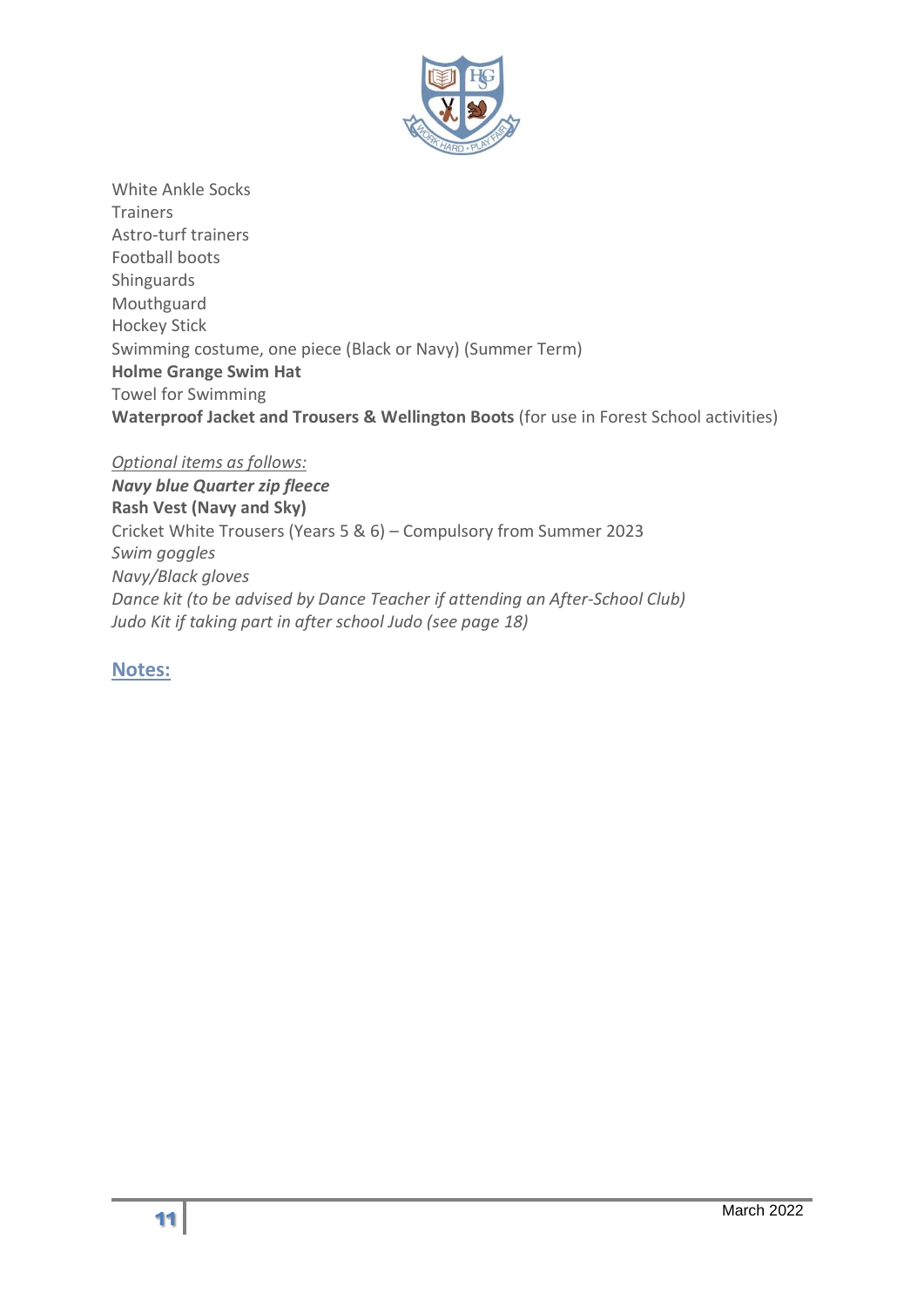

# <span id="page-11-0"></span>**PREP SCHOOL (Years 3 – 6 Boys)**

Boys' Winter School Uniform

**Navy-blue School Blazer with badge on pocket**

**School scarf (optional)**

**Mid-blue long sleeved shirt** 

**School tie Navy and mid-blue School V-neck sweater** 

Mid-grey trousers

Mid-grey ankle socks

**School Coat with School Crest** 

**Woollen hat (Years 3 – 4) optional**

Black, polished shoes (no flashing lights)

Water bottle (available from the School Office)

Holme Grange Farm Overalls (optional – available from the School Office)

**Art Overall with sleeves**

**Holme Grange Rucksack**

# Boys' Summer School Uniform

**Navy-blue School Blazer with badge on pocket Short sleeved mid-blue shirt School tie Navy and mid-blue sleeveless sweater** Mid-grey trousers or mid-grey shorts (plain – no fashion pockets) Mid-grey ankle socks (worn with trousers) Mid-grey long socks (worn with shorts) Black, polished shoes (no flashing lights) Water bottle (available from the School Office) Holme Grange Farm Overalls (optional – available from the School Office) **Art Overall with sleeves Holme Grange Rucksack Holme Grange Cap**

# Boys' Sports Clothing (location of Sew on ID name tag in brackets)

**PE holdall Kit Bag (both end pockets)**

**Reversible Rugby Shirt – Navy & Sky Blue single layered, lightweight (right chest) Games Shorts – Navy, Performance Fabric (right thigh) Games Socks - Navy/Sky (top of sock on turn over) PE Polo in Performance Fabric - Navy/Sky Blue (right chest) Tracksuit top – ripstop nylon (name tape optional due to type of fabric)**

**Tracksuit bottoms - ripstop nylon (name tape optional due to type of fabric) House Shirt (house to be confirmed)**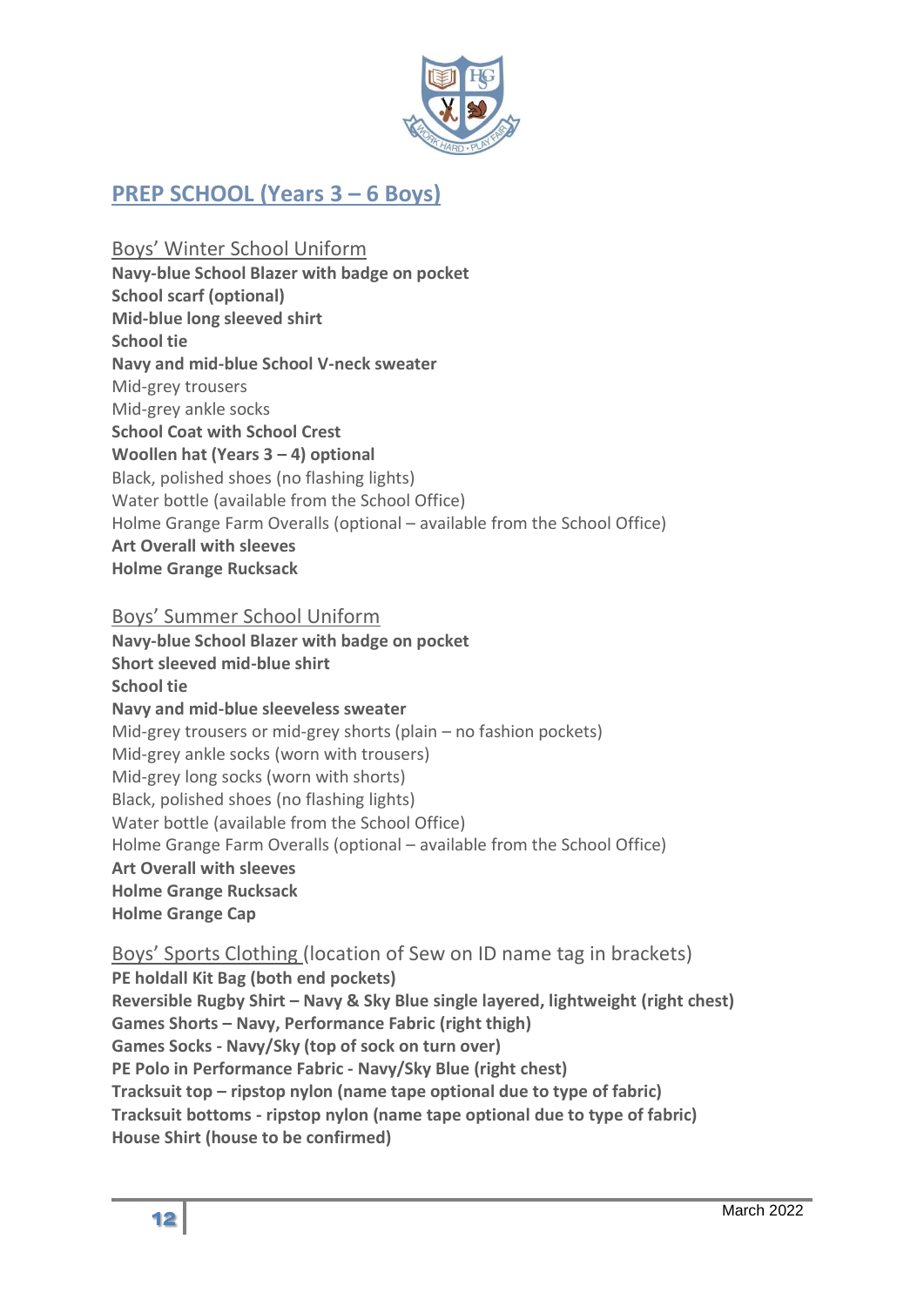

**Holme Grange Base layer unisex leggings & long-sleeved fitted top - Navy White Ankle Socks** Football boots Trainers Shinguards Mouthguard Swimming trunks or Lycra shorts (black/navy) (Summer Term) **Holme Grange Swim hat** Towel for Swimming **Waterproof Jacket and Trousers & Wellington Boots** (for use in Forest School activities) Cricket Shirt & Trousers (Summer Term) Hockey stick

#### *Optional items as follows:*

*Rugby protection Navy blue Quarter zip fleece*  **Rash Vest (Navy and Sky)**  *Swim goggles Cricket jumper Cricket kit (helmet, pads and bat) Navy/black gloves Judo Kit if taking part in after school Judo (see page 18)*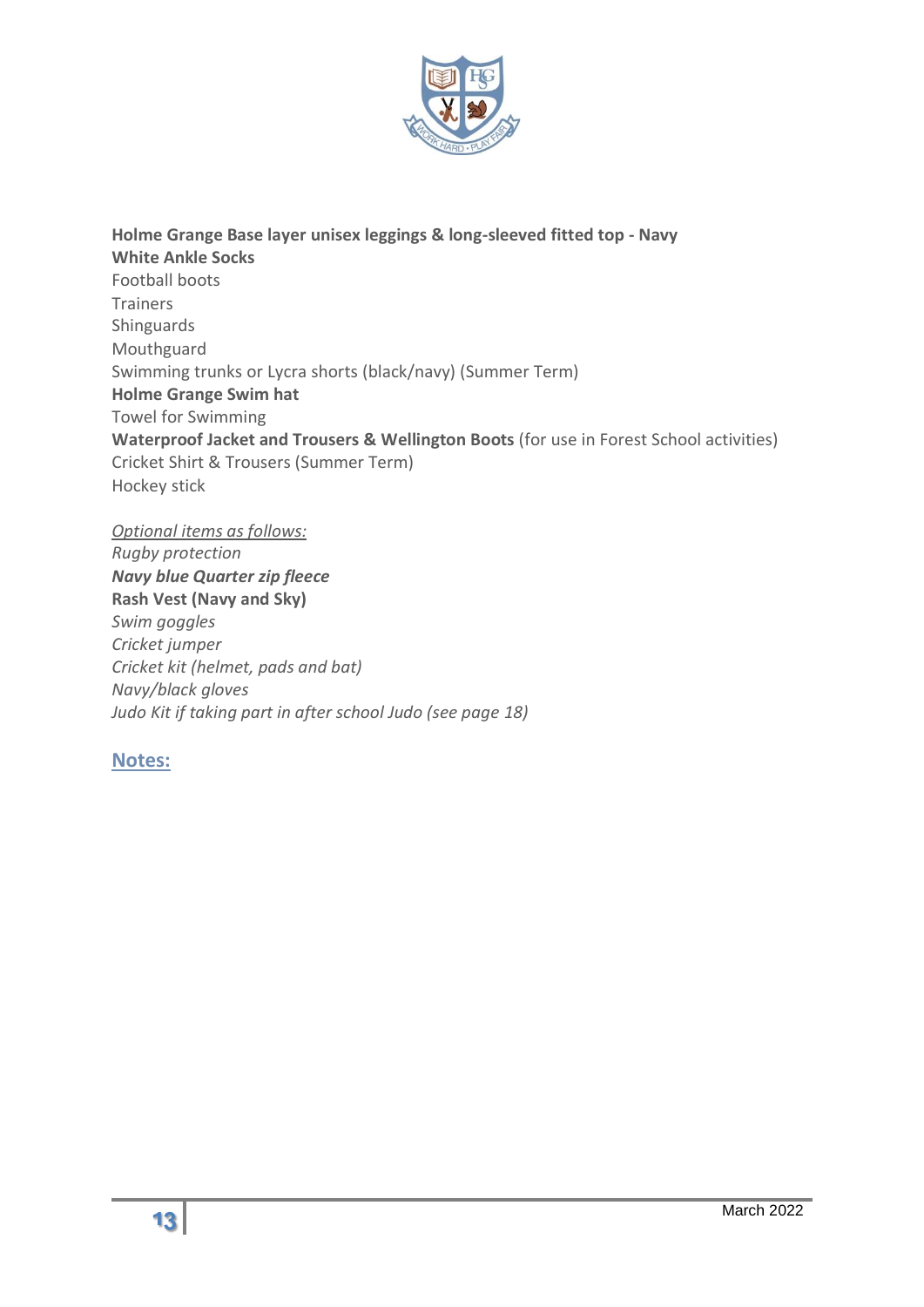

# **EATON GRANGE (Years 7 – 11 Girls)**

Girls' Winter School Uniform **Navy-blue School Blazer with badge on pocket Eaton Grange 'College style' scarf (optional) Grey two invert pleat skirt OR Bedford check trousers White short sleeve Trutex blouse Navy and mid-blue School V-neck sweater with School crest Result Navy Cheltenham Jacket and/or School coat without School Crest**  Navy blue or black rucksack of choice Water Bottle (available from the School Office) **Art Overall with sleeves** Navy-blue knee length socks or navy blue tights Black or navy-blue polished shoes (no heels or flashing lights)

#### Girls' Summer School Uniform

**Navy-blue School Blazer with badge on pocket Grey two invert pleat skirt OR Bedford check trousers White short-sleeve Trutex blouse Navy-blue V-neck cardigan with School crest**  Navy blue or black rucksack of choice Plain white ankle socks (no frills, crop socks or trainer liners) **Holme Grange swimming cap (Years 7 & 8 compulsory)** Water Bottle (available from the School Office) **Art Overall with sleeves**

# Girls' Sports Clothing (location of Sew on ID name tag in brackets)

**PE holdall Kit Bag (both end pockets) New Holme Grange Games Skort – Navy (right thigh) Football Shorts (Years 7 & 8 compulsory) Football Shorts (Years 9 – 11 optional – games players only) Games Socks - Navy/Sky (top of sock on turn over) V necked, short-sleeved, panelled Games top (right chest) Tracksuit top – ripstop nylon (name tape optional due to type of fabric) Tracksuit bottoms - ripstop nylon (name tape optional due to type of fabric) House Shirt (house to be confirmed) Ladies stretch leggings and long-sleeved top**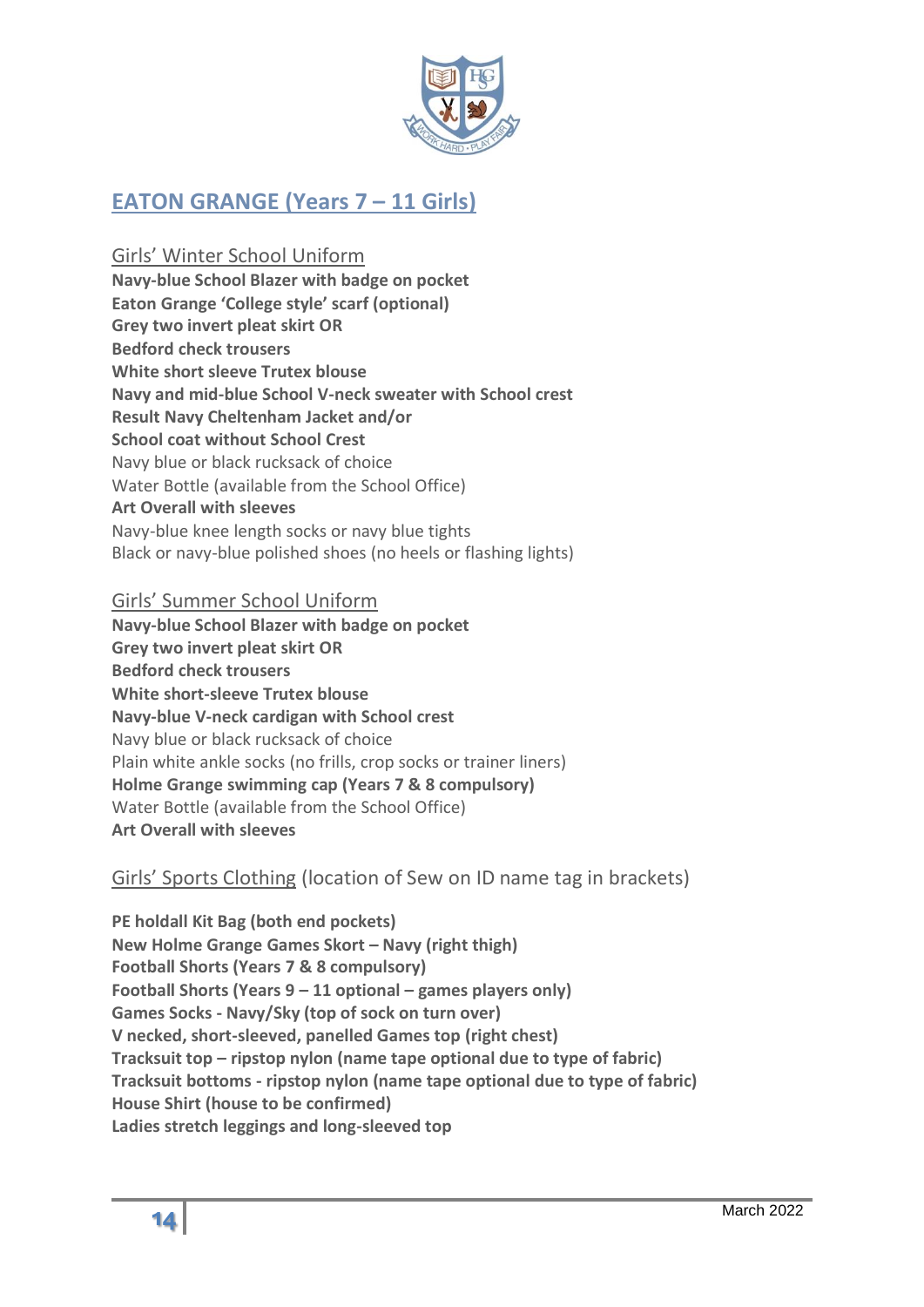

White Ankle Socks Trainers Astro-turf trainers Football boots (Years 7 & 8) Shinguards Mouthguard Hockey Stick (Years 7 & 8) Swimming costume, one piece (Black or Navy) (Summer Term) **Holme Grange Swim Hat** Towel for Swimming

*Optional items as follows:*

*Navy blue Quarter zip fleece*  Cricket White Trousers (if opting for Cricket) – Compulsory in Summer 2023 *Swim goggles Navy/Black gloves Dance kit (to be advised by Dance Teacher if attending an After-School Club) Judo Kit if taking part in after school Judo (see page 18)*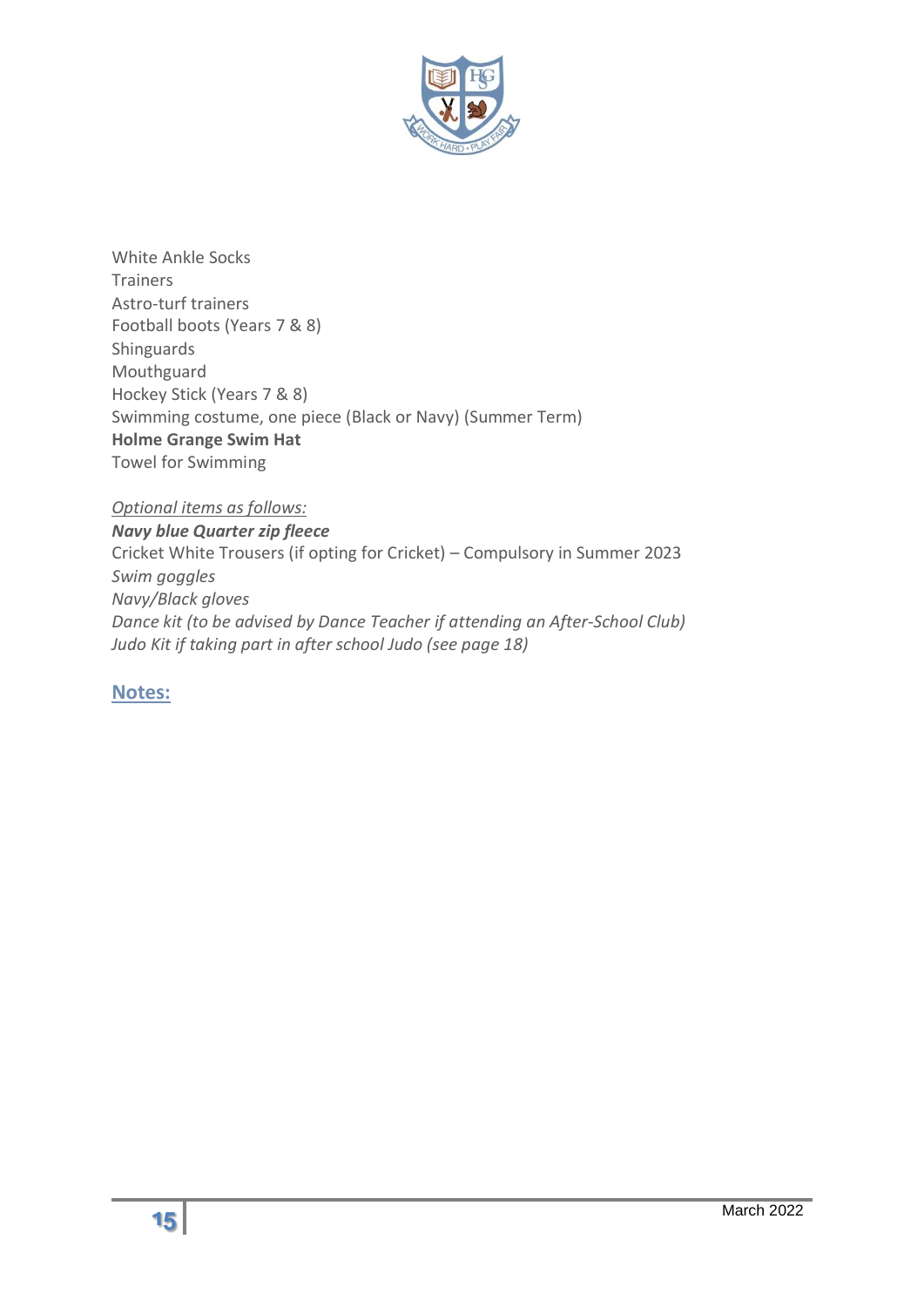

# **EATON GRANGE (Years 7 – 11 Boys)**

Boys' Winter School Uniform **Navy-blue School Blazer with badge on pocket Eaton Grange 'College style' scarf (optional) White long sleeved shirt**  House tie **Navy and mid-blue School V-neck sweater with School crest**  Mid-grey trousers Mid-grey ankle socks **Result Navy Cheltenham Jacket and/or School Coat without School Crest**  Black, polished shoes (no flashing lights) Water bottle (available from the School Office) **Art Overall with sleeves** Navy blue or black rucksack of choice

#### Boys' Summer School Uniform

**Navy-blue School Blazer with badge on pocket White short sleeved shirt**  House tie **Navy and mid-blue sleeveless sweater with School crest**  Mid-grey trousers or mid-grey shorts (plain – no fashion pockets) Mid-grey ankle socks (worn with trousers) Mid-grey long socks (worn with shorts) Black, polished shoes (no flashing lights) Water bottle (available from the School Office) **Art Overall with sleeves** Navy blue or black rucksack of choice **Holme Grange Cap (Years 7 & 8 compulsory)**

Boys' Sports Clothing (location of Sew on ID name tag in brackets) **PE holdall Kit Bag (both end pockets) Reversible Rugby Shirt – Navy & Sky Blue single layered, lightweight (right chest) Games Shorts – Navy, Performance Fabric (right thigh) Games Socks - Navy/Sky (top of sock on turn over) PE Polo in Performance Fabric - Navy/Sky Blue (right chest) Tracksuit top – ripstop nylon (name tape optional due to type of fabric) Tracksuit bottoms - ripstop nylon (name tape optional due to type of fabric) House Shirt (house to be confirmed)**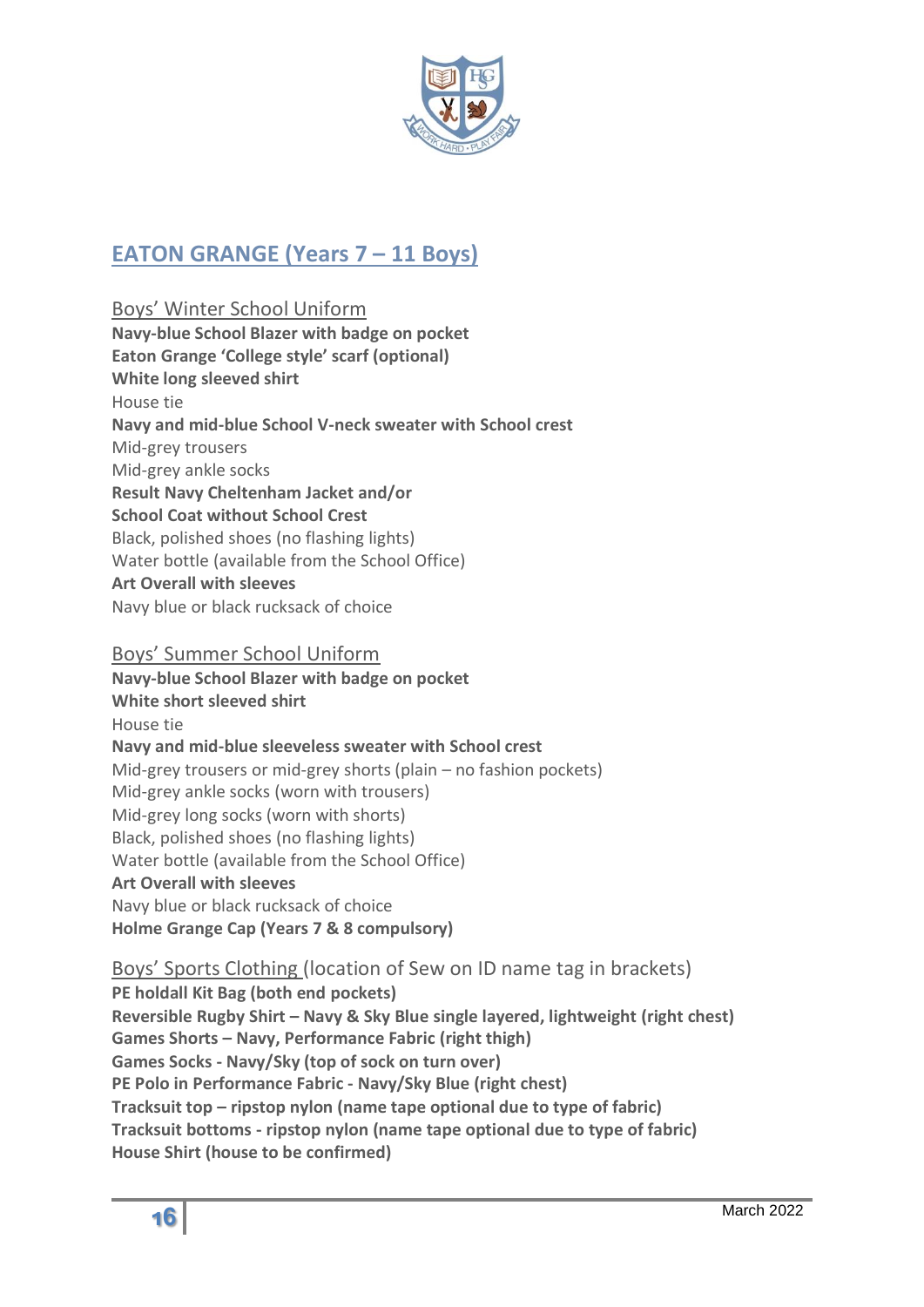

**Holme Grange Base layer unisex leggings & long-sleeved fitted top - Navy White Ankle Socks** Football boots Trainers Shinguards Mouthguard Swimming trunks or Lycra shorts (black/navy) (Summer Term) **Holme Grange Swim hat** Towel for Swimming Cricket Shirt & Trousers (Summer Term) Hockey stick (Years 7 & 8)

*Optional items as follows: Rugby protection Navy blue Quarter zip fleece Swim goggles Cricket jumper Cricket kit (helmet, pads and bat) Navy/black gloves Judo Kit if taking part in after school Judo (see page 18)*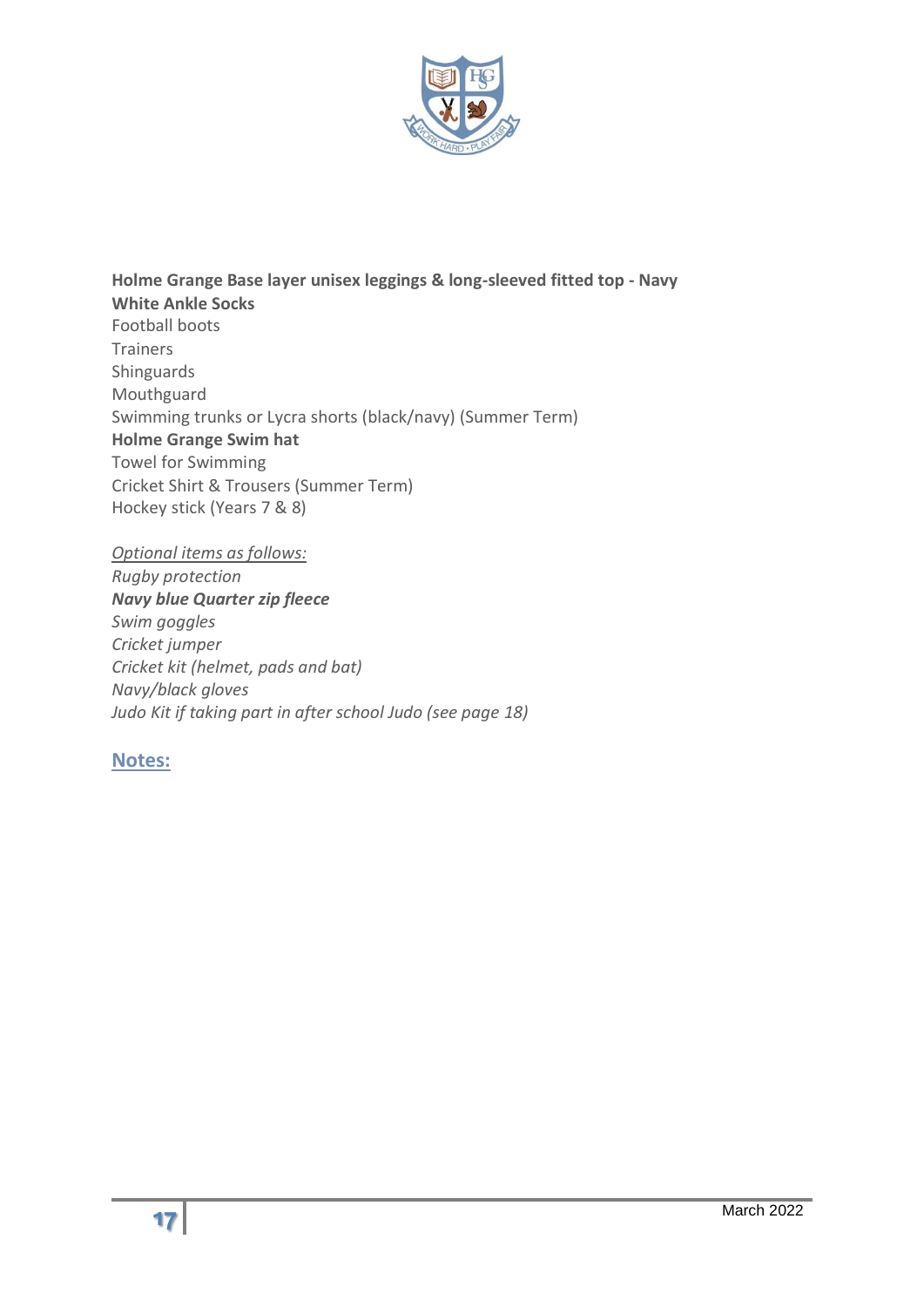

# **JUDO KIT (Year 1 – Year 11)**

Any pupils taking part in Judo will need a Judo Suit. These can be purchased from any supplier but need to be white and bleached. Recommended retailer

White Bleached Judo suit available from Blitz Sports [www.blitzsport.com/disciplines/Judo-Suits](http://www.blitzsport.com/disciplines/Judo-Suits)

# **DANCE KIT (Year 1 and Year 2)**

#### *GIRLS' DANCE KIT*

## **Year 1 and Year 2**

Raspberry sleeveless lycra leotard with front ruching Black lycra stirrup tights Black crossover cardigan (optional) Pink full sole satin ballet shoes

<span id="page-17-0"></span>**Recommended Retailer for all Dance wear is:- Dancia, 235 High Street, Crowthorne, Berkshire, RG45 7AH Tel: 01344 286884**

NB – If your son or daughter is attending any After School Dance classes with JACAD (Jayne Coleman Academy of Dance) they will be required to wear a regulation dance uniform, details of which will be provided by the Dance teacher.